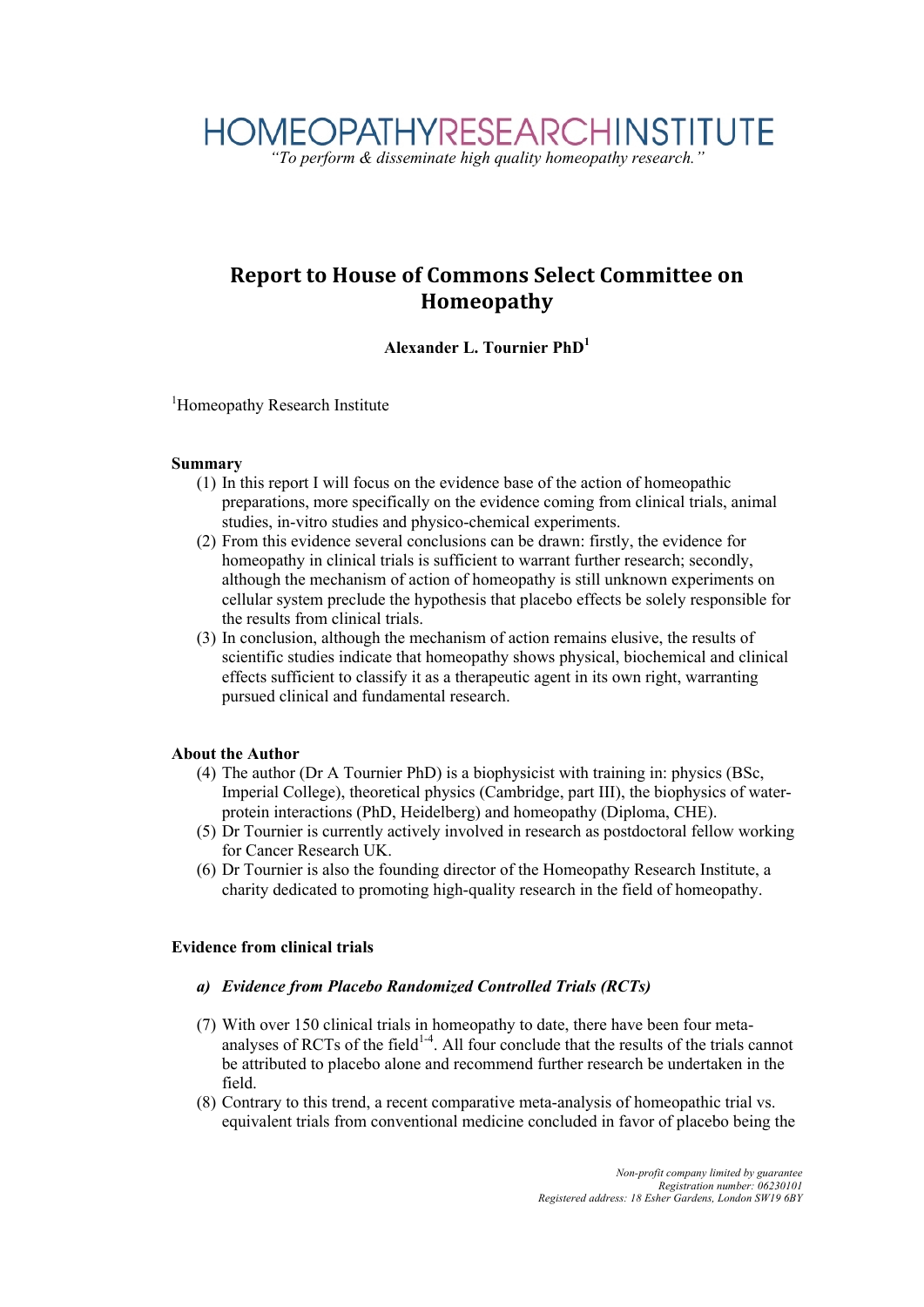# *"To perform & disseminate high quality homeopathy research."*

likely explanation behind the results<sup>5</sup>. However, its methodology has since then been heavily criticized and its conclusion deemed unreliable<sup>6</sup>.

### **b) Evidence from pathogenetic trial**

- (9) Pathogenetic trials (or provings) lie at the heart of homeopathy practice: they are traditionally used to compile and analyze the symptoms reported by healthy individuals when ingesting a specific homeopathic remedies. These symptoms are then used in practice to cure patients with similar symptoms. This is referred to as the 'law of similars'.
- (11) Although early pathogenetic trials have been criticized for their lack of scientific rigour<sup>7</sup>, results from recent studies such as Möllinger etal 2009<sup>8</sup> strongly indicate that homeopathic medicines create remedy-specific symptoms in healthy volunteers.
- (12) While such studies are relatively inexpensive to perform, reproducing and extending such trials could conclusively answer the question '*do homeopathic remedies have a specific clinical effects beyond placebo?*'.

### **Evidence from animal studies**

- *a) Veterinary research*
- (10) Although homeopathy is widely used to treat animals relatively little veterinary research has been undertaken so far<sup>9</sup>.

### *b) Animal Models*

- (11) Animal models have been used to investigate the effects of homeopathy in the context of immunology<sup>10</sup>. With over 36 publications in this field interesting observations have been made of the way homeopathic remedies affect the immune system. Although encouraging results exist in the field the present state of the research does not lead to any definitive conclusion.
- (12) Researchers in Austria have experimented with homeopathic doses of thyroxin (a thyroid hormone). It was found to have the effect of slowing down their morphogenesis into frogs. The results seem to be reproducible (5 labs), more trials need to be performed $^{11}$ .

### **Evidence from in-vitro studies**

(13) In-vitro studies have been used to look at the effect of homeopathy on certain cell lines and cell types. Overall the evidence strongly suggests that homeopathic preparations have an effect on cell lines and on biochemical reactions<sup>12</sup>.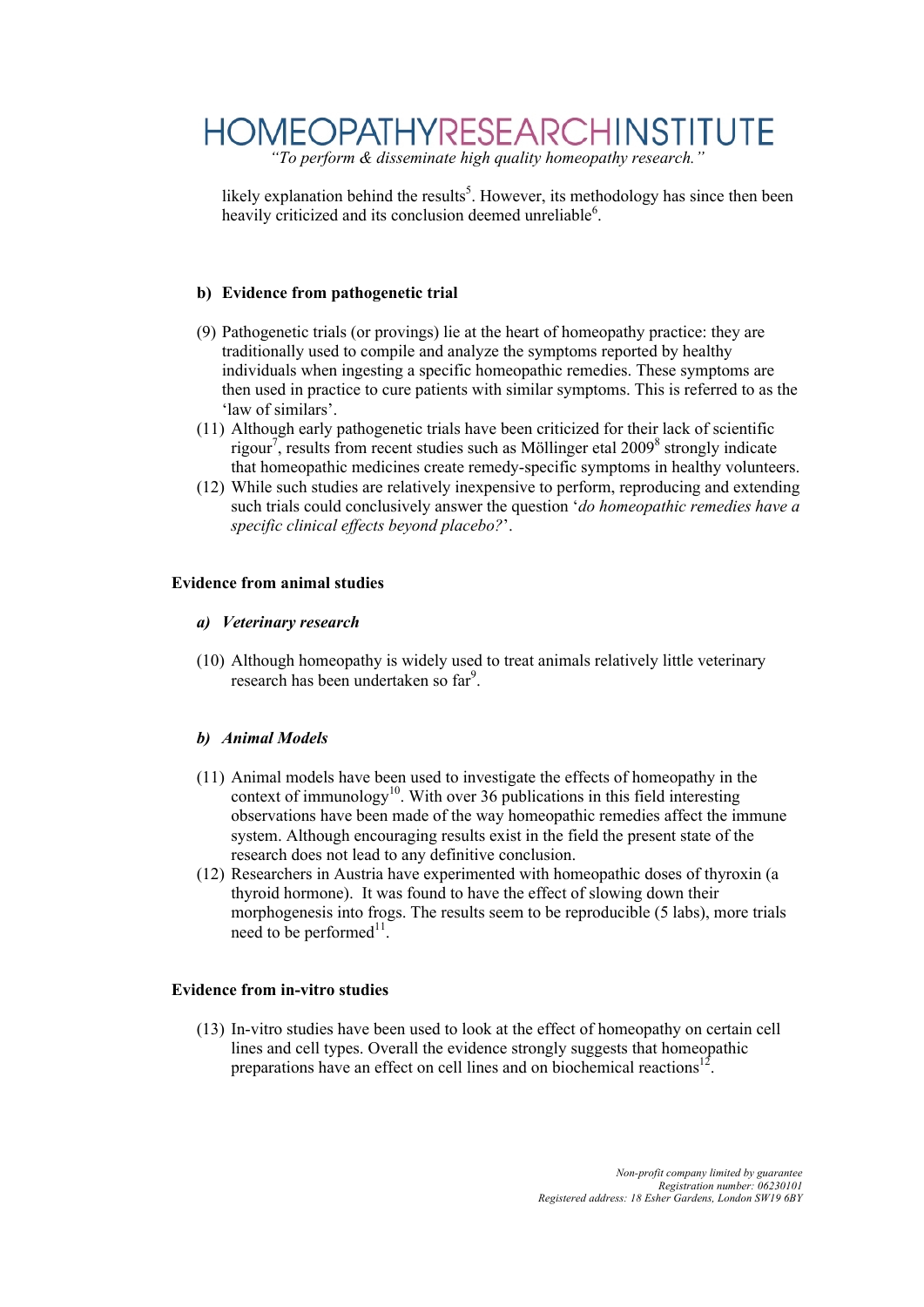## **HOMEOPATHYRESEARCHINSTITUTE**

*"To perform & disseminate high quality homeopathy research."*

### *a) Basophils degranulation experiments*

(14) The basophil degranulation experiment was originally developed in the lab of the last Prof J. Benvenist. In this experiment human cells (basophils) are subjected to homeopathic dilutions of a specific anti-body, which triggers a phenomenon called degranulation in normal circumstances. These experiments, now widely repeated (11 high-quality publications) have reported that homeopathic preparations trigger the degranulation process although none of the original antibody remains in the preparation $12$ .

### *a) Cellular systems*

(15) In these experiments cells, such as cancer cell lines, and different types of cells are subjected to different homeopathic preparations. Five high-quality publications have reported effects in this field<sup>12</sup>.

### *b) Molecular systems*

(16) These experiments measure the effect homeopathic preparation have on enzymatic reaction. The majority of high-quality investigations (7 /9) in this field have reported positive results $12<sup>2</sup>$ .

### **Evidence from physico-chemical studies**

- (17) A number of experiments have looked at the physical properties of homeopathically prepared samples $^{13}$ .
- (18) NMR experiments: 5 high-quality studies reported results in favour of the presence of a homeopathic effect using Nuclear Magnetic Resonance (NMR)  $measurements<sup>13</sup>$ .
- (19) More than 10 studies have looked investigated the properties of homeopathic preparations using different types of spectroscopic analysis (UV, Raman, IR). Although some studies have reported interesting observations no definitive conclusion can be drawn from the current studies $^{13}$ .
- (20) Another set of experiments investigate the electrical properties of homeopathically prepared samples. Here again, although the interesting results have been reported, due to methological defect, no definitive conclusion can be drawn<sup>13</sup>.

### **Overall conclusions and Recommendations**

- (21) Of the four areas of research presented above, human clinical trials and studies on cellular system show strong evidence of the presence of a clinically relevant effect of homeopathic preparations.
- (22) Many areas of research in homeopathy are not well developed enough to provide strong evidence. However, it is of the opinion of the author that the existing evidence warrants further research.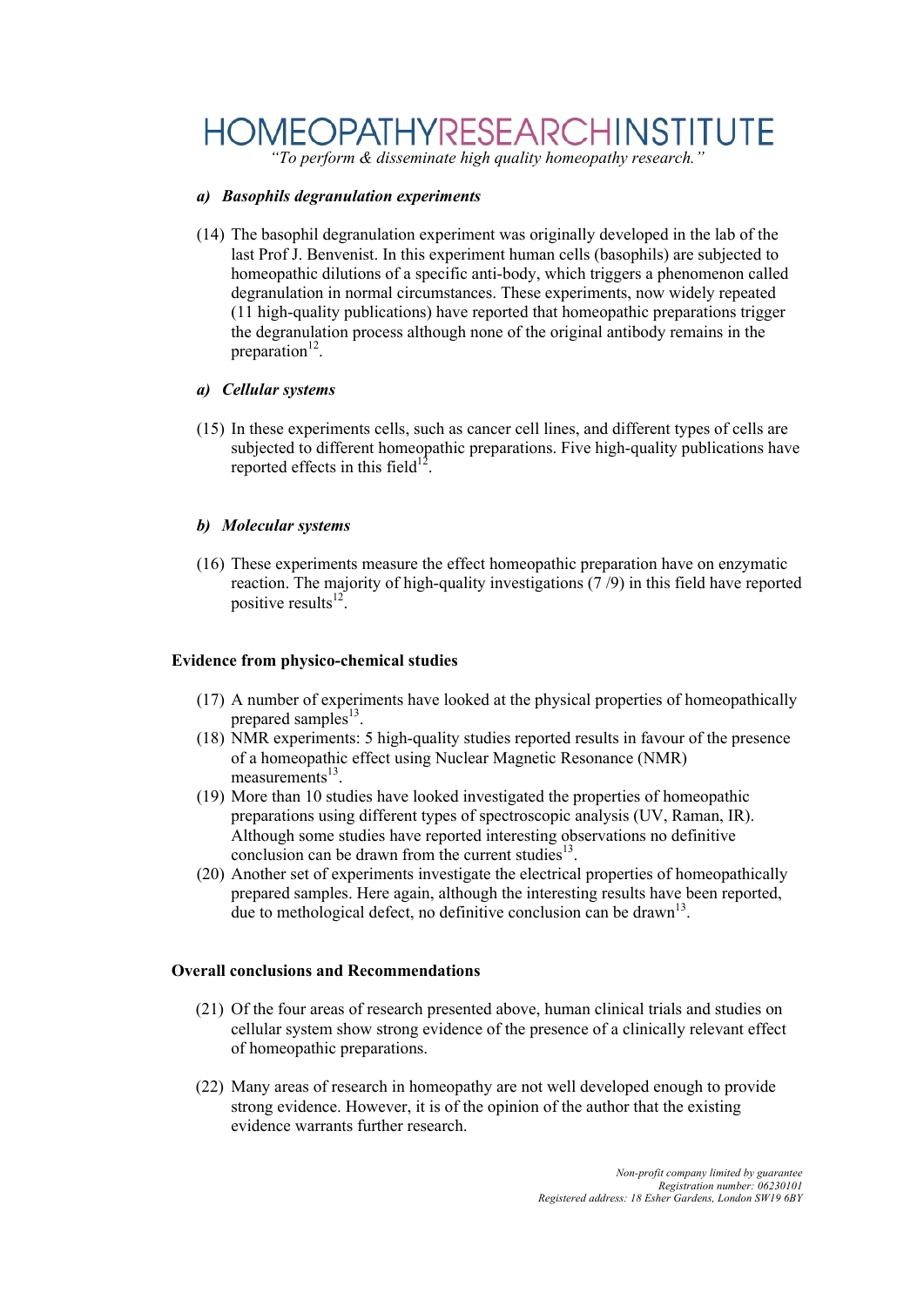## **HOMEOPATHYRESEARCHINSTITUTE** *"To perform & disseminate high quality homeopathy research."*

- (23) Most of the current criticism of homeopathy hinges upon the fact that no adequate explanation for the phenomenon currently exists. However, it is of the opinion of the author that the present levels of evidence are sufficient to seriously consider the hypothesis that the effect of homeopathic preparations relies on novel states of matter as yet poorly understood.
- (24) In the present state of ignorance of the physical theory behind the phenomena, the current knowledge is based entirely on meticulously gathered empirical evidence by generations of dedicated homeopaths. Until our theoretical understanding catches up with the empirical knowledge in the field, research in homeopathy will rely heavily on the accumulated knowledge of practising homeopaths.
- (25) My recommendations are the following:
- (26) **To pursue and ensure the adequate funding of clinical research in homeopathy, making sure the practical experience of practising homeopaths is properly taken into account in designing the research protocols.**
- (27) **To foster basic research in homeopathy, recognising homeopathy as a potentially groundbreaking field of research.**

### **References**

- 1. Linde, K. et al. Are the clinical effects of homeopathy placebo effects? A meta-analysis of placebo-controlled trials. *Lancet* **350**, 834-843 (1997).
- 2. Boissel, J., Cucherat, M., Haugh, M. & Gauthier, E. *Critical literature review on the effectiveness of homoeopathy: overview of data from homoeopathic medicine trials.* (Medical Research, Brussels, Belgium, 1996).
- 3. Cucherat, M., Haugh, M.C., Gooch, M. & Boissel, J.P. Evidence of clinical efficacy of homeopathy. A meta-analysis of clinical trials. HMRAG. Homeopathic Medicines Research Advisory Group. *Eur. J. Clin. Pharmacol* **56**, 27-33 (2000).
- 4. Linde, K. & Melchart, D. Randomized controlled trials of individualized homeopathy: a state-of-the-art review. *J Altern Complement Med* **4**, 371-388 (1998).
- 5. Shang, A. et al. Are the clinical effects of homoeopathy placebo effects? Comparative study of placebo-controlled trials of homoeopathy and allopathy. *Lancet* **366**, 726-732 (2005).
- 6. Lüdtke, R. & Rutten, A.L.B. The conclusions on the effectiveness of homeopathy highly depend on the set of analyzed trials. *J Clin Epidemiol* **61**, 1197-1204 (2008).
- 7. Dantas, F. et al. A systematic review of the quality of homeopathic pathogenetic trials published from 1945 to 1995. *Homeopathy* **96**, 4-16 (2007).
- 8. Möllinger, H., Schneider, R. & Walach, H. Homeopathic pathogenetic trials produce specific symptoms different from placebo. *Forsch Komplementmed* **16**, 105-110 (2009).
- 9. Hektoen, L. Review of the current involvement of homeopathy in veterinary practice and research. *Vet. Rec* **157**, 224-229 (2005).
- 10. Bellavite, P., Ortolani, R. & Conforti, A. Immunology and homeopathy. 3. Experimental